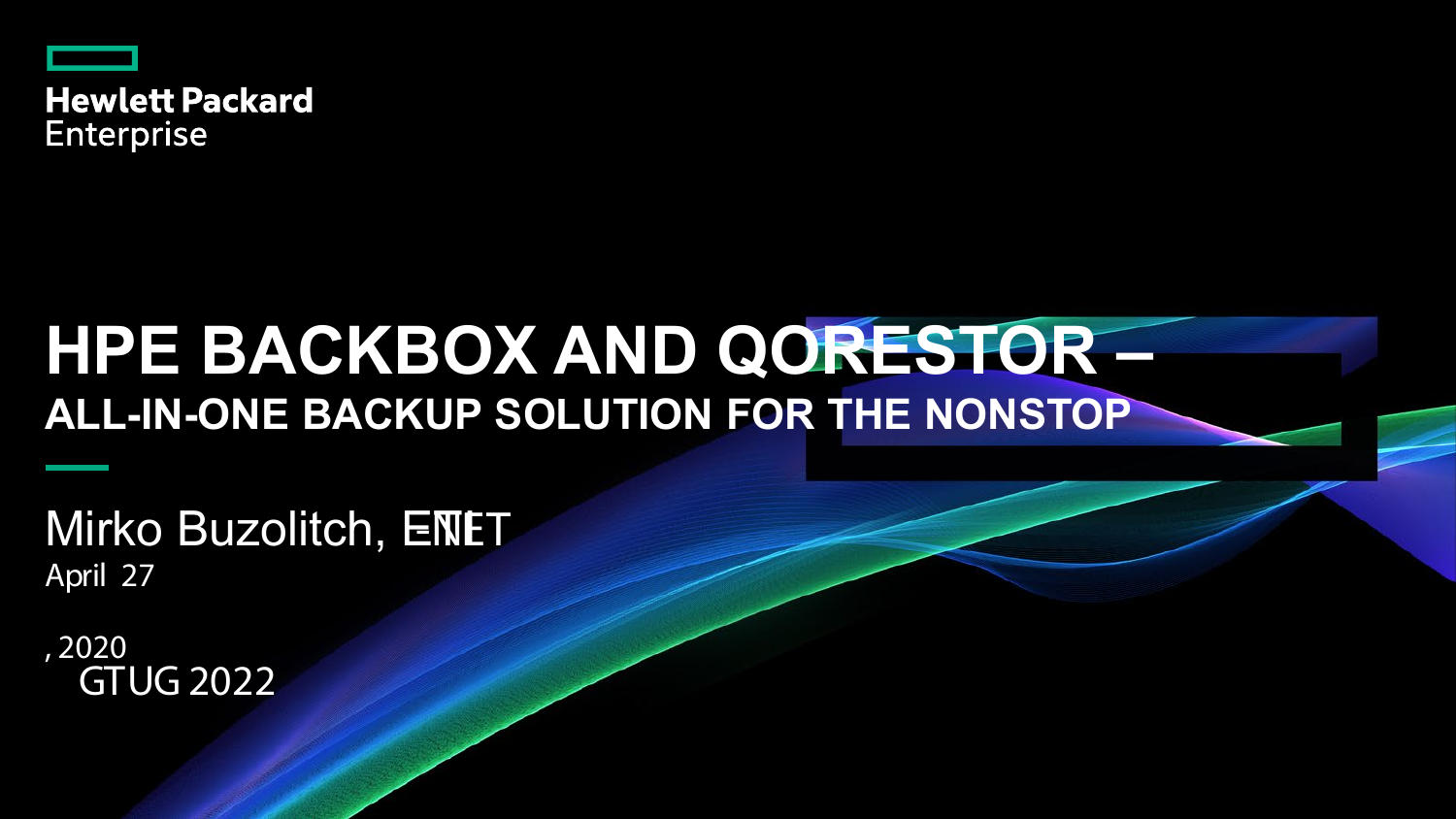# NEWETINET SOLUTIONS

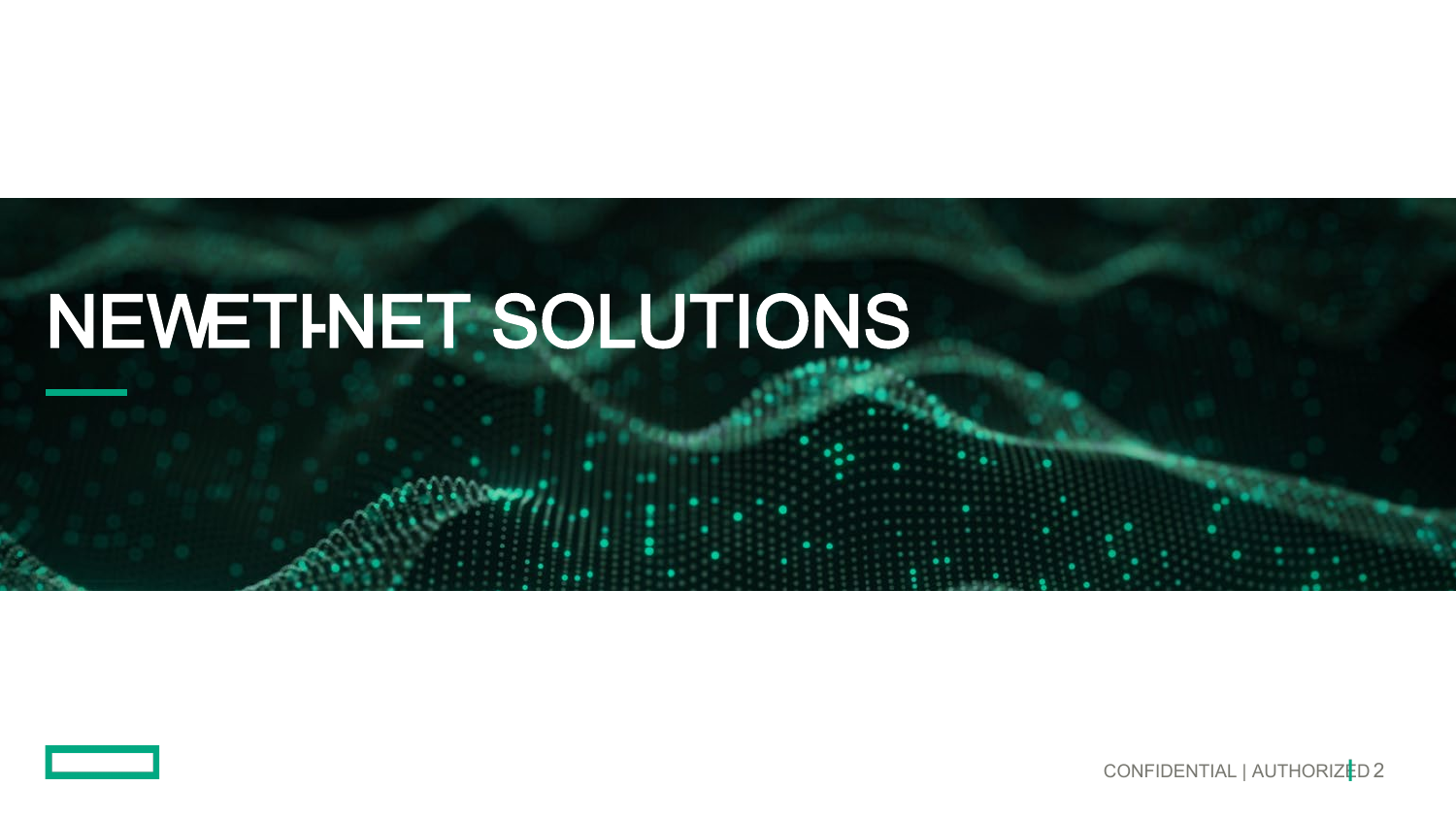## C-DEEP TRANSACTION MONITORING

- Make decisions based on facts, not feelings
- Simplify administration
- Built on simple but effective principles
- Supports four core visuals that instantly differentiate your offer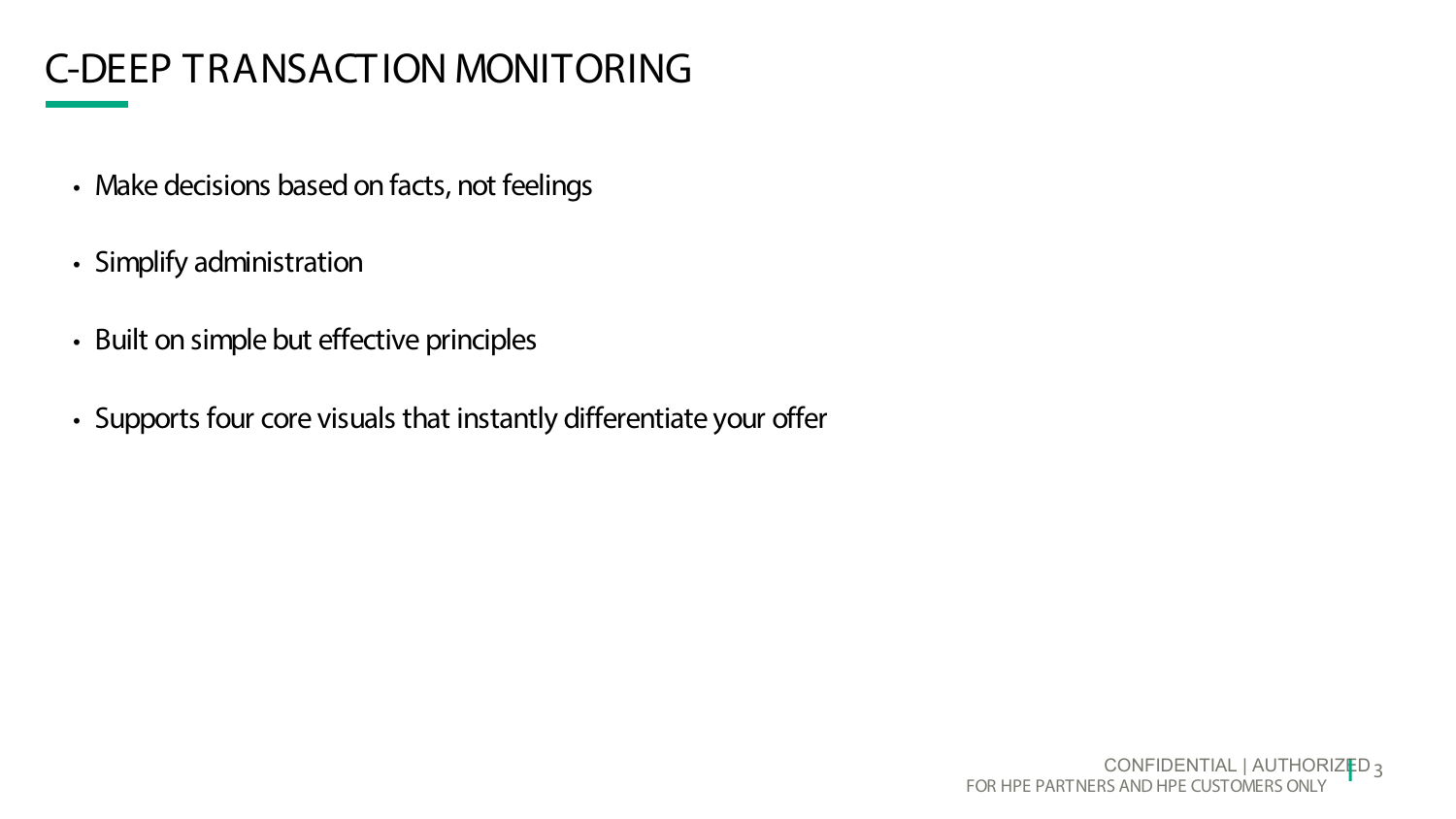### HPE NONSTOP NOVA WORKLOAD AUTOMATION

- HPE NonStop NOVA Software is the only Workload Automation manager specifically designed for NonStop that is actively developed around Continuous Innovation principles
- It provides high-performance parallel processing combined with advanced operational control across your NonStop nodes from within a single interface
- NOVA delivers the enterprise-class capability for NonStop users with serious workload requirements
- Compared to NetBatch, NOVA is more customizable and has the benefit of continuous investment in development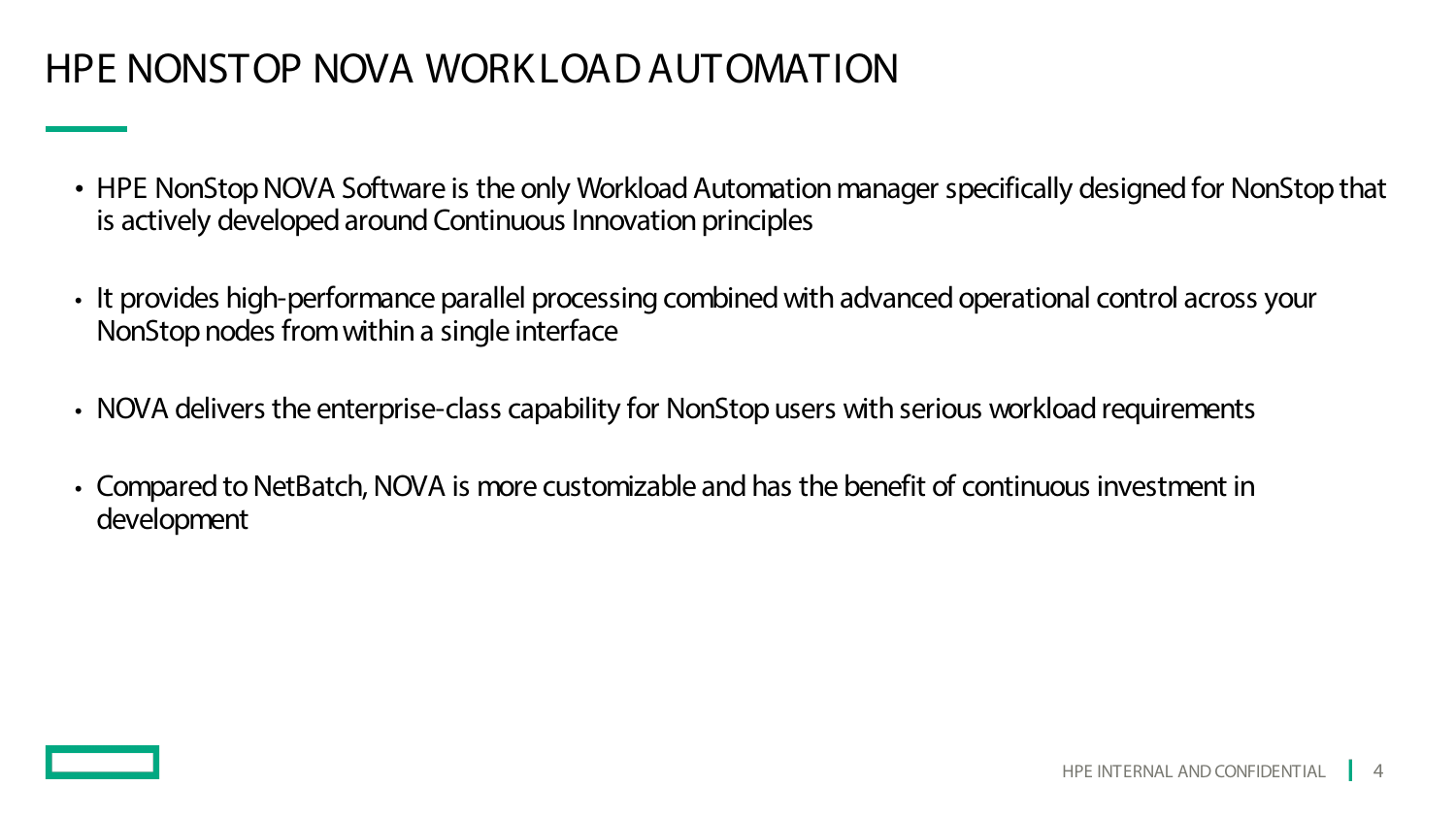

- MQGate for HPE NonStop takes source IBM MQ Event Management System (EMS) events and converts them to new, easier-to-identify fully tokenized EMS events.
- MQGate acts as a translator, converting the source IBM MQ events into new, unique tokenized events, making it easier to identify exceptions within your EMS event and alert subsystems."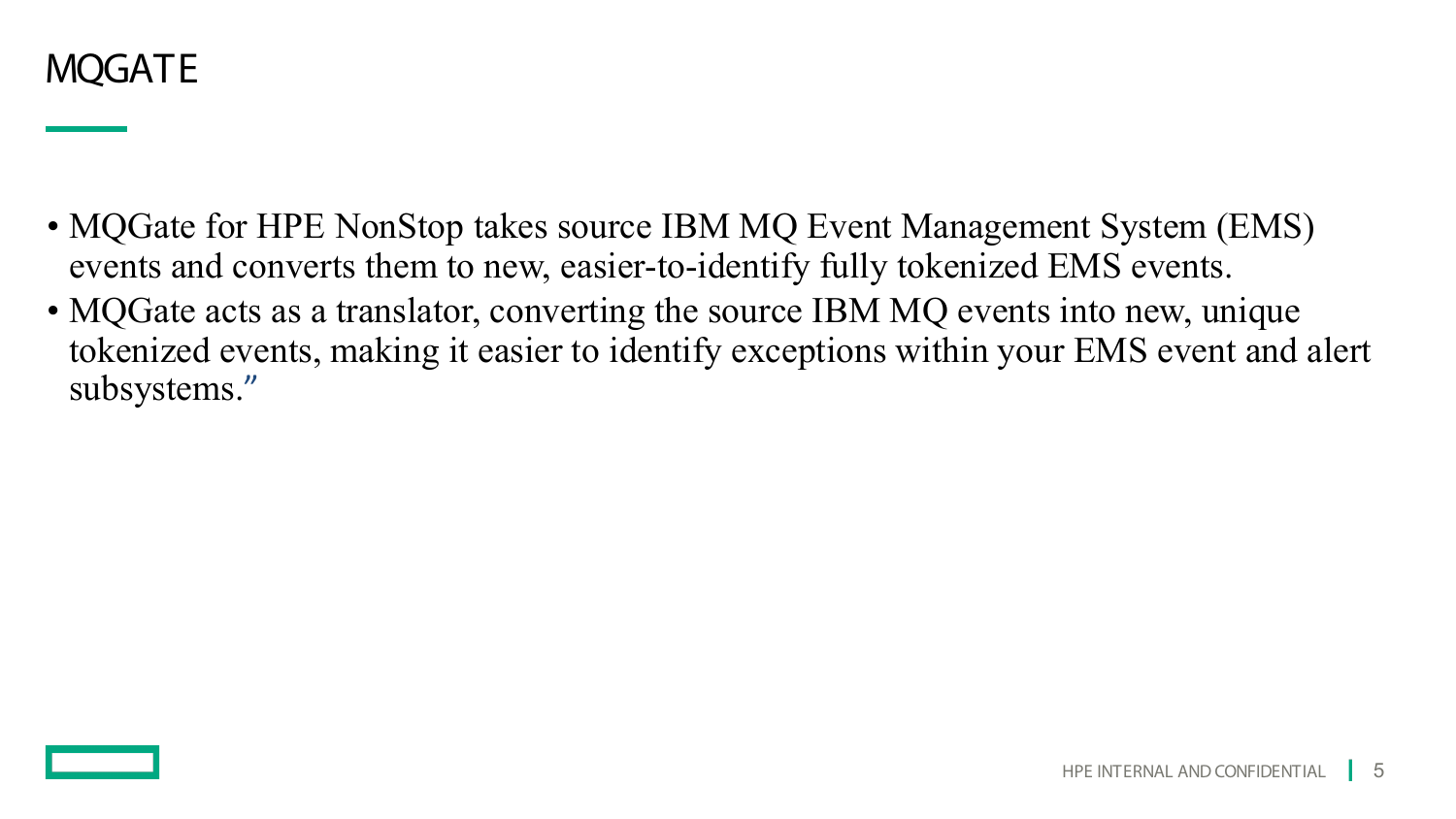# HPNONSTOBACKBOX VTC

**BackBoxnd data deduplication** 

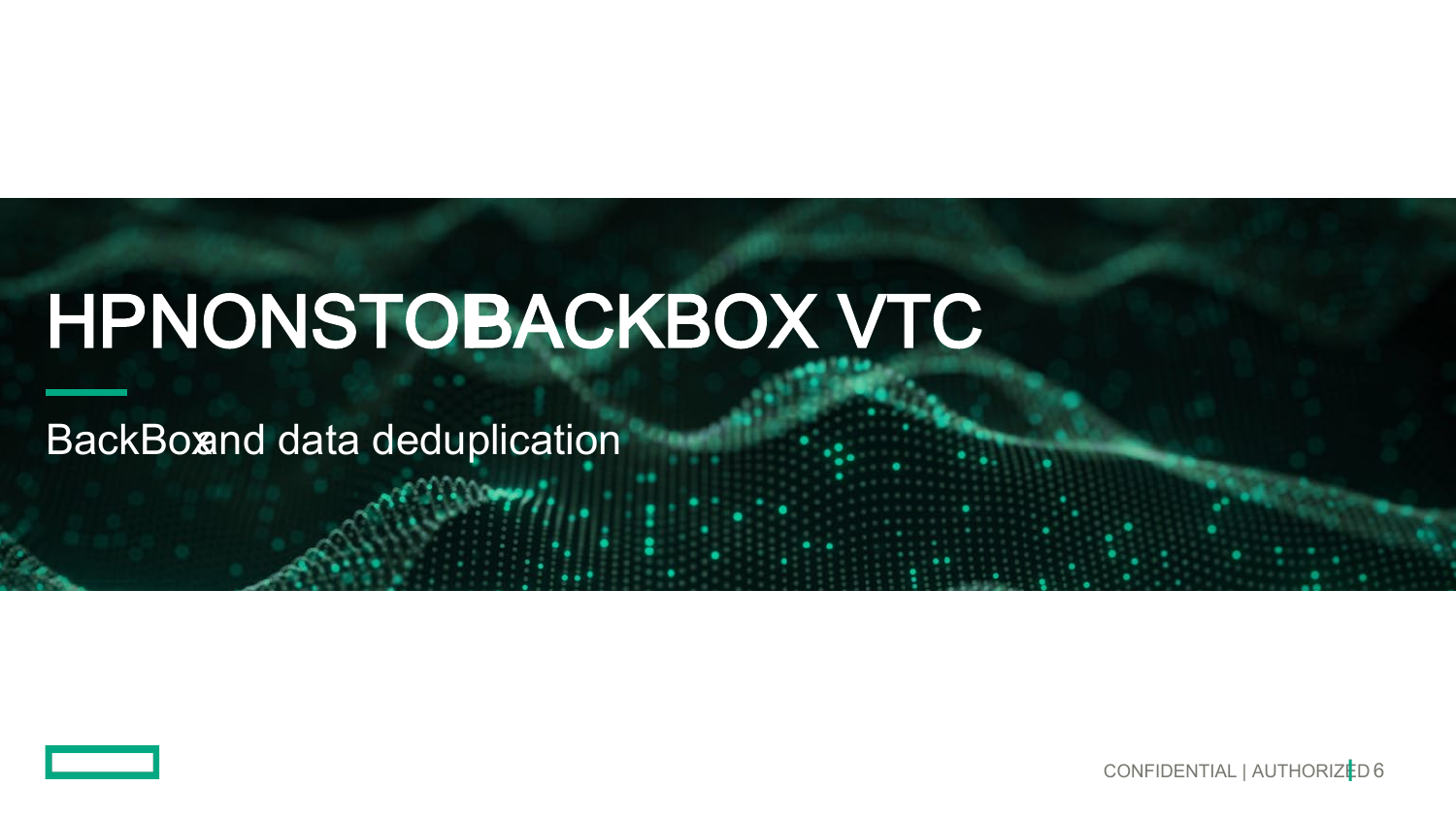### WHY YOU SHOULD CONSIDER

## DEDUPSTORAGE<sup>1</sup>

Deduplication **lowers storage costs** as fewer disks are needed. It **also improves replication** to disaster recovery site since there's far less data to transfer. Backup and archive data usually includes a lot of duplicate data.

The same data is stored over and over again, consuming unnecessary storage space on disk or tape, electricity to power and cool the disk or tape drives, and bandwidth for replication. This creates a chain of cost and resource inefficiencies within the organization.

| <b>Backup</b> |                    |             |             | Saving in X    |                  |        |         |              |              |                               | <b>Total GB</b>  | <b>Disk</b> |            |
|---------------|--------------------|-------------|-------------|----------------|------------------|--------|---------|--------------|--------------|-------------------------------|------------------|-------------|------------|
| Size in GB    |                    | Nb gen keep |             | <b>Dedup</b>   |                  | Compr. |         | <b>Total</b> |              | required                      |                  | no-dedup    | with dedup |
| 5000          |                    |             |             | 1.0            |                  | 2.2    |         | 2.2          |              | 5,000.00                      |                  | 2,272.73    | 2,272.73   |
| 5000          |                    |             | 2           |                | 1.8              |        | 2.2     |              | 3.9          |                               | 10,000.00        | 4,545.45    | 2,597.40   |
| 5000          |                    |             | 7           | 3.8            |                  | 2.2    | 8.3     |              |              |                               | 35,000.00        | 15,909.09   | 4,220.78   |
|               | 5 <sup>cm</sup>    |             | СO.         | C, D           |                  | 2.2    | $-0.01$ |              |              | 250.000.00 l                  |                  | 110 101 07  | 1002117    |
|               | Backup             |             |             |                | % Saving storage |        |         |              |              | Replication T4 link(275 Mbps) |                  |             |            |
|               | Size in GB<br>5000 |             | Nb gen keep |                | <b>Dedup</b>     |        | Compr.  |              | <b>Total</b> |                               | of latest Backup |             |            |
|               |                    |             | 1           |                | 0.0%             |        | 54.5%   |              | 54.5%        |                               | 23.3             |             |            |
|               | 5000               |             |             | $\overline{2}$ |                  | 42.9%  |         | 54.5%        |              | 74.0%                         | 3.3              |             |            |
|               | 5000               |             | 7           |                | 73.5%            |        | 54.5%   |              | 87.9%        |                               | 3.3              |             |            |
|               | 5000               |             | 52          |                | 84.1%            |        | 54.5%   |              | 92.8%        |                               | 3.3              |             |            |
| 5000          |                    | 364         |             |                | 85.5%            |        | 54.5%   |              |              | 93.4%                         | 3.3              |             |            |

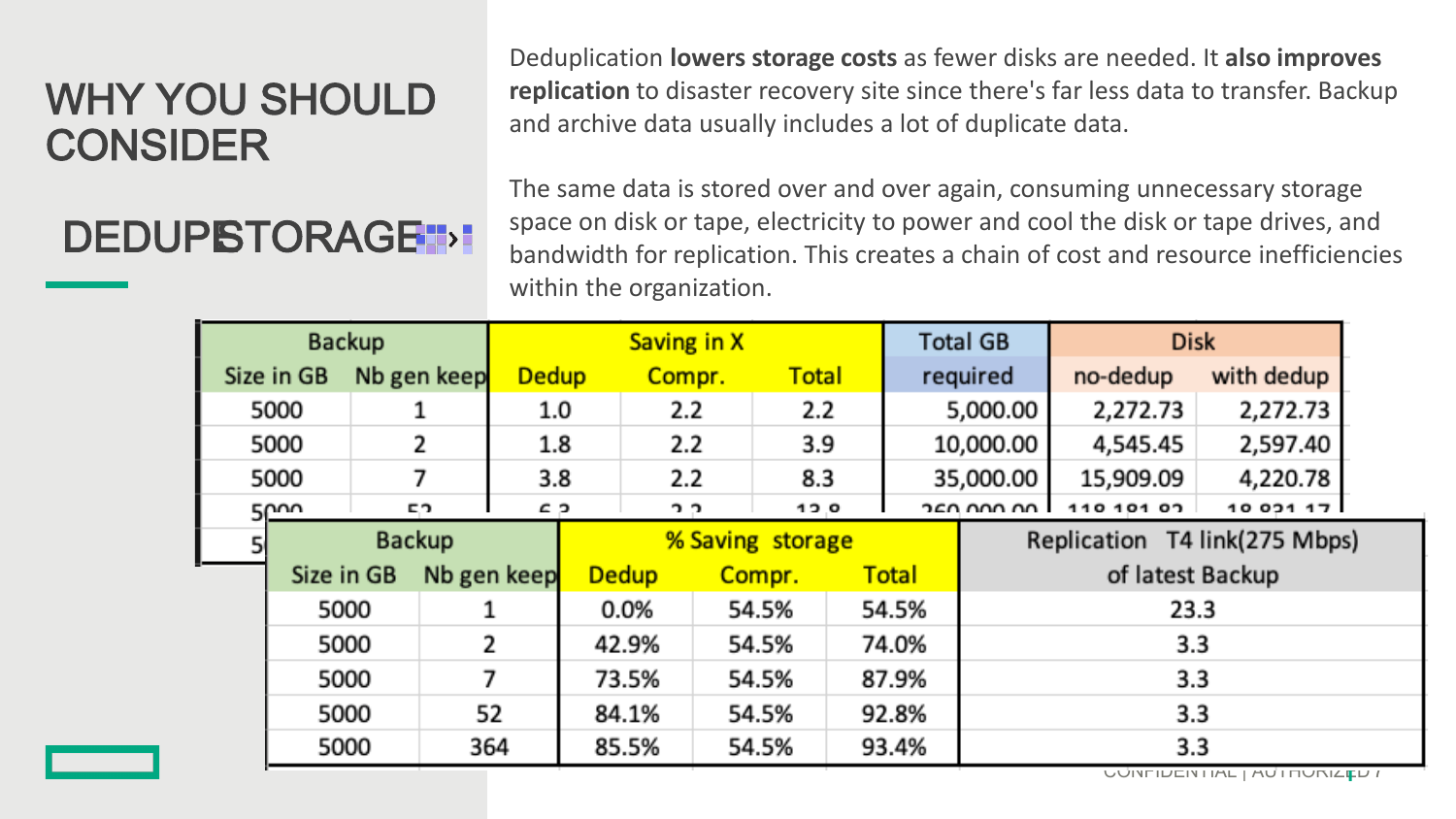## **HPE NONSTOP BACKBOX** EMBEDDEQORESTOR ™

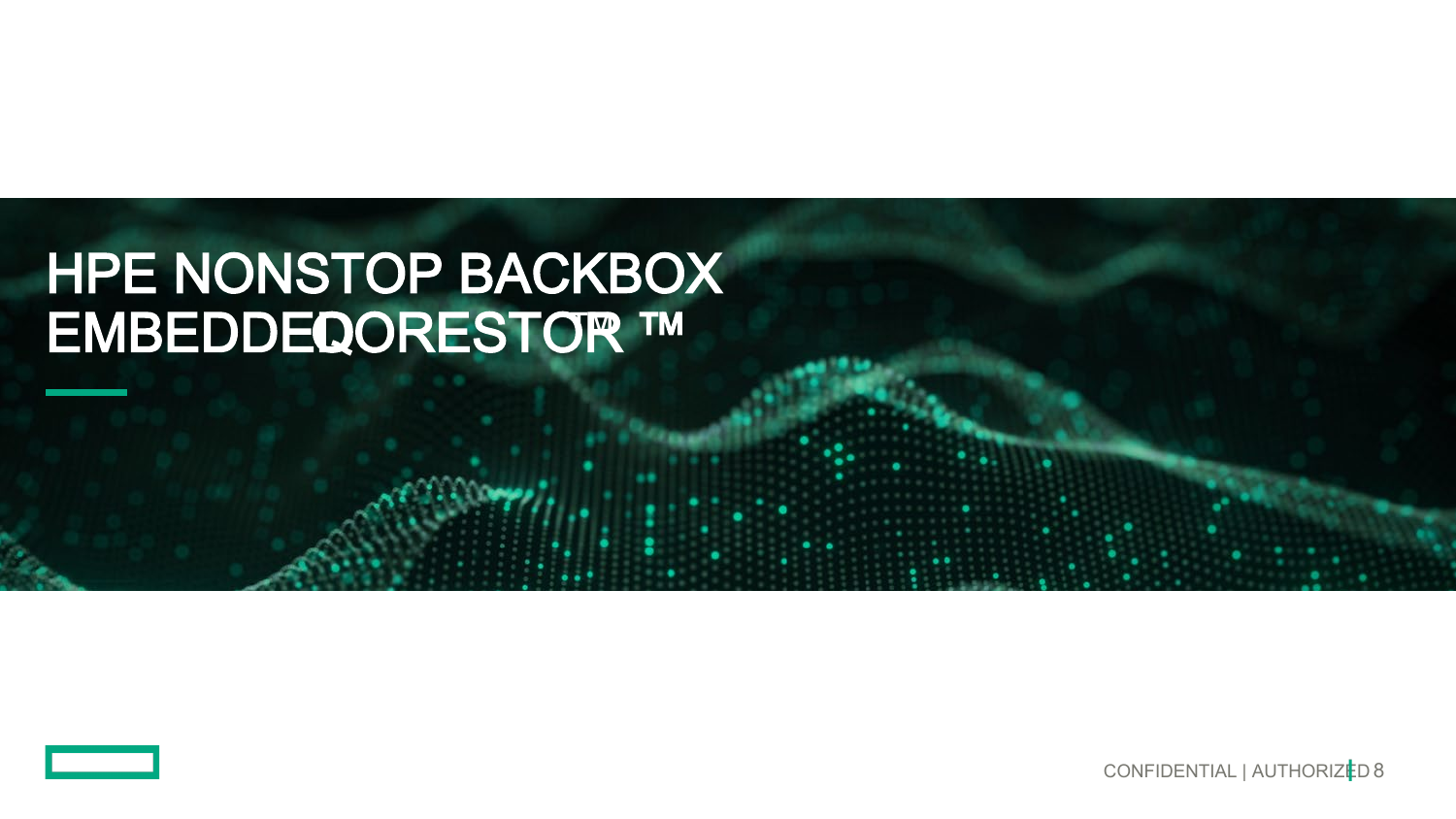### BACKBOX SECONDARY **STORAGE**

What BackBox is offering Today



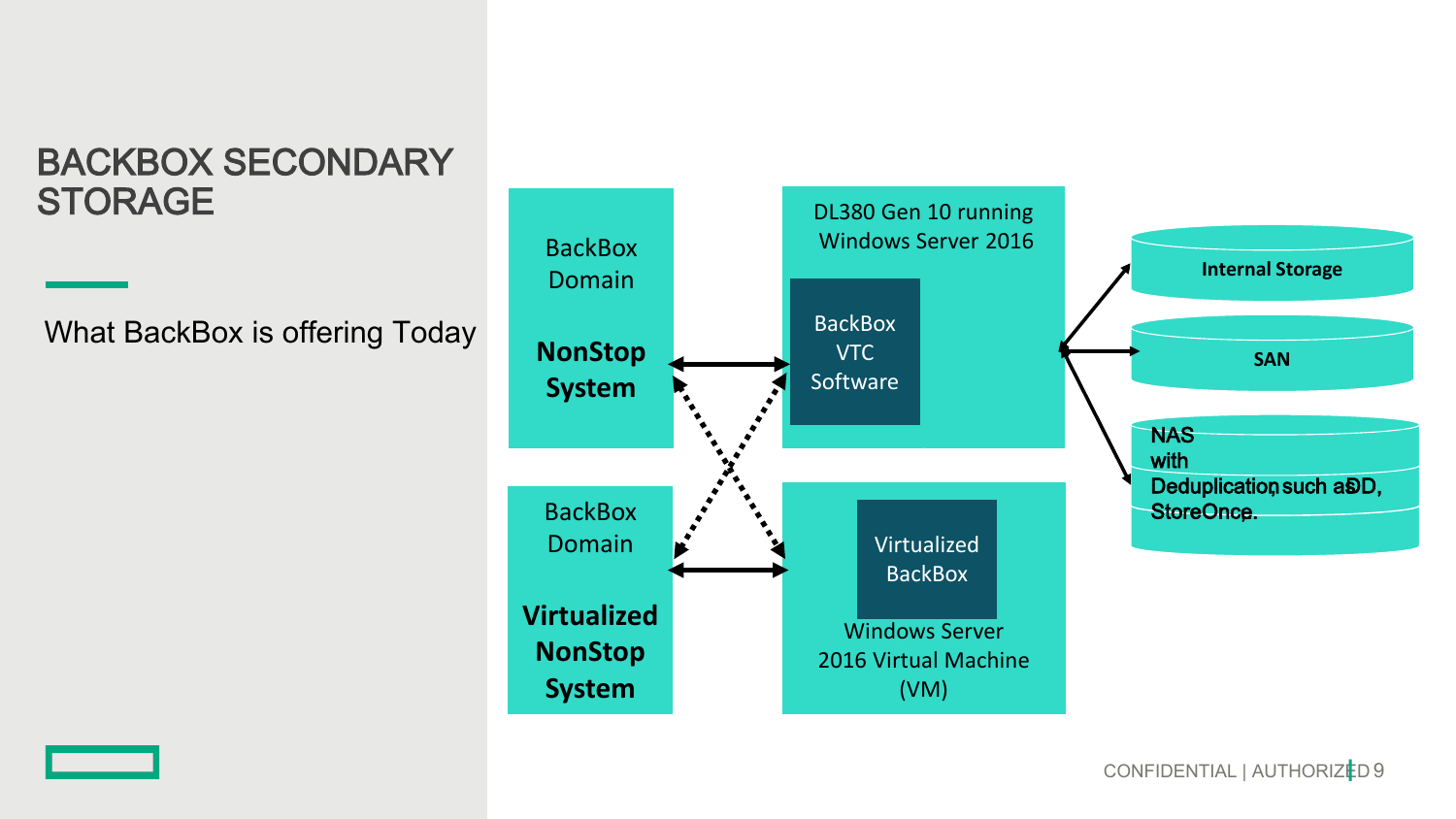### SINGLE VTC WITH HYBRID STORAGE WITH AN **EMBEDDEQORESTOR**

A Single server on each site is merging VTC and dedupe storage functionalities

Hybrid storage for more flexibility:

- dedupedstorage for data good deduplication ratio or data having to be replicated
- un-dedupedstorage for other data or simply for expansion

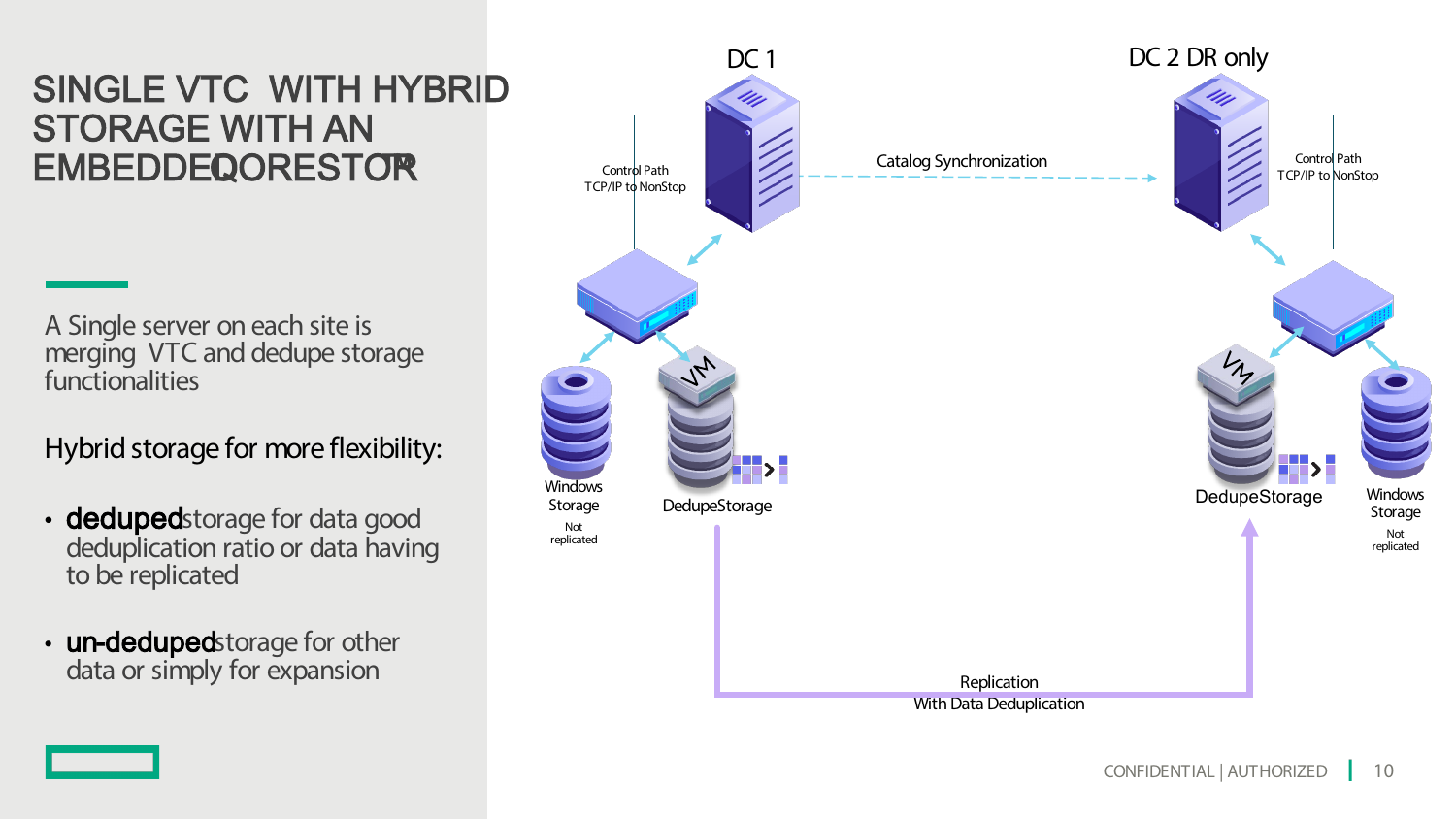## VTC PAIR HYBRID STORAGE WITH SHARE QORESTOR

Nonstop often uses dedicated backup infrastructure

That infrastructure is used few hours per day at less than 20% of its capacity.

Fault tolerance approach is available when needed using multiple VTC and Storage replication

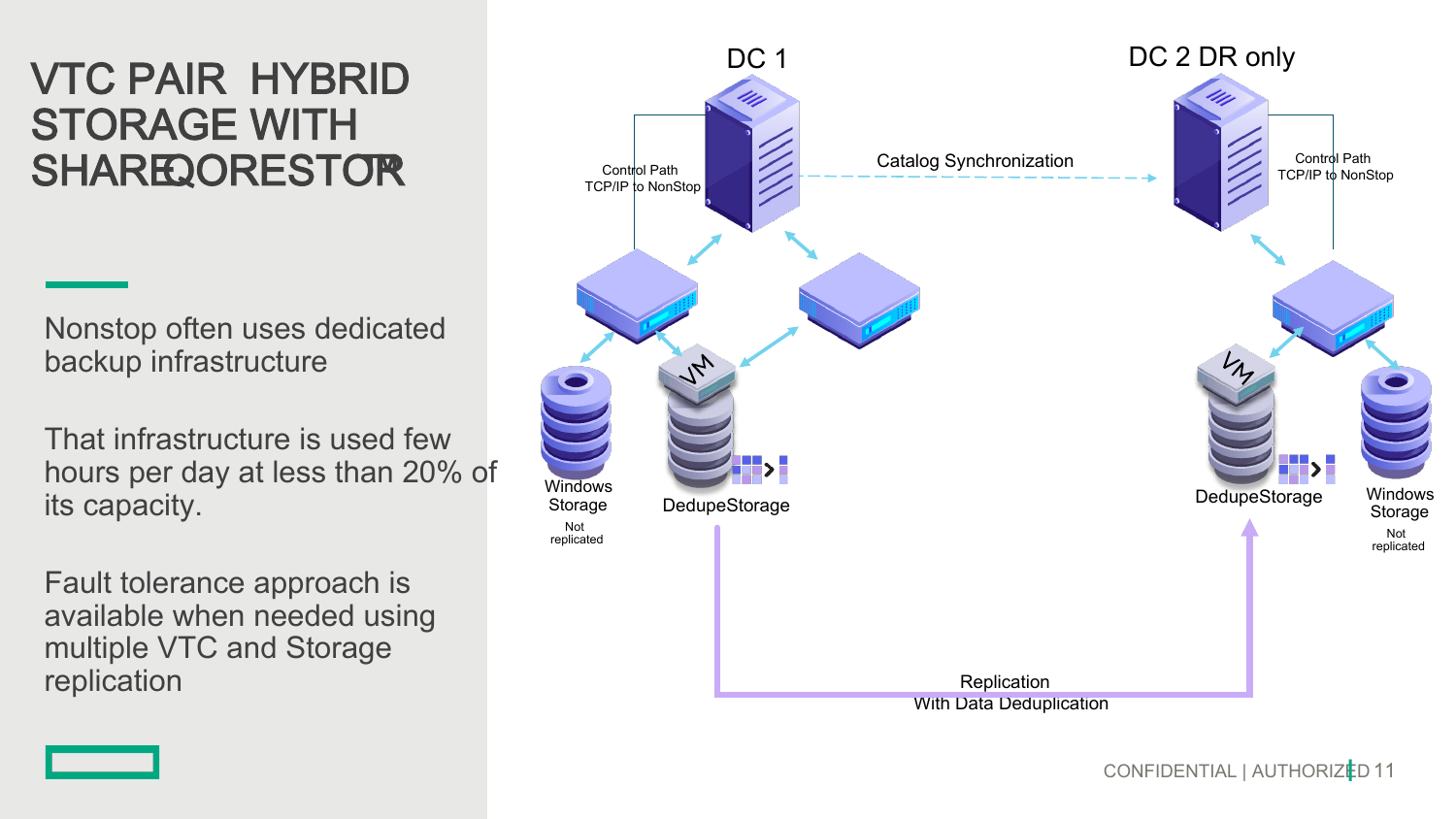### A BETTER FAULT TOLERANCE USING VTC PAIR 3 COPIES

QS Replication many to one for DR

Copy pool sync create a third for fast restore

QoreStor<sup>™</sup>-RapidCIFS is used to speedup Copy Pool Sync

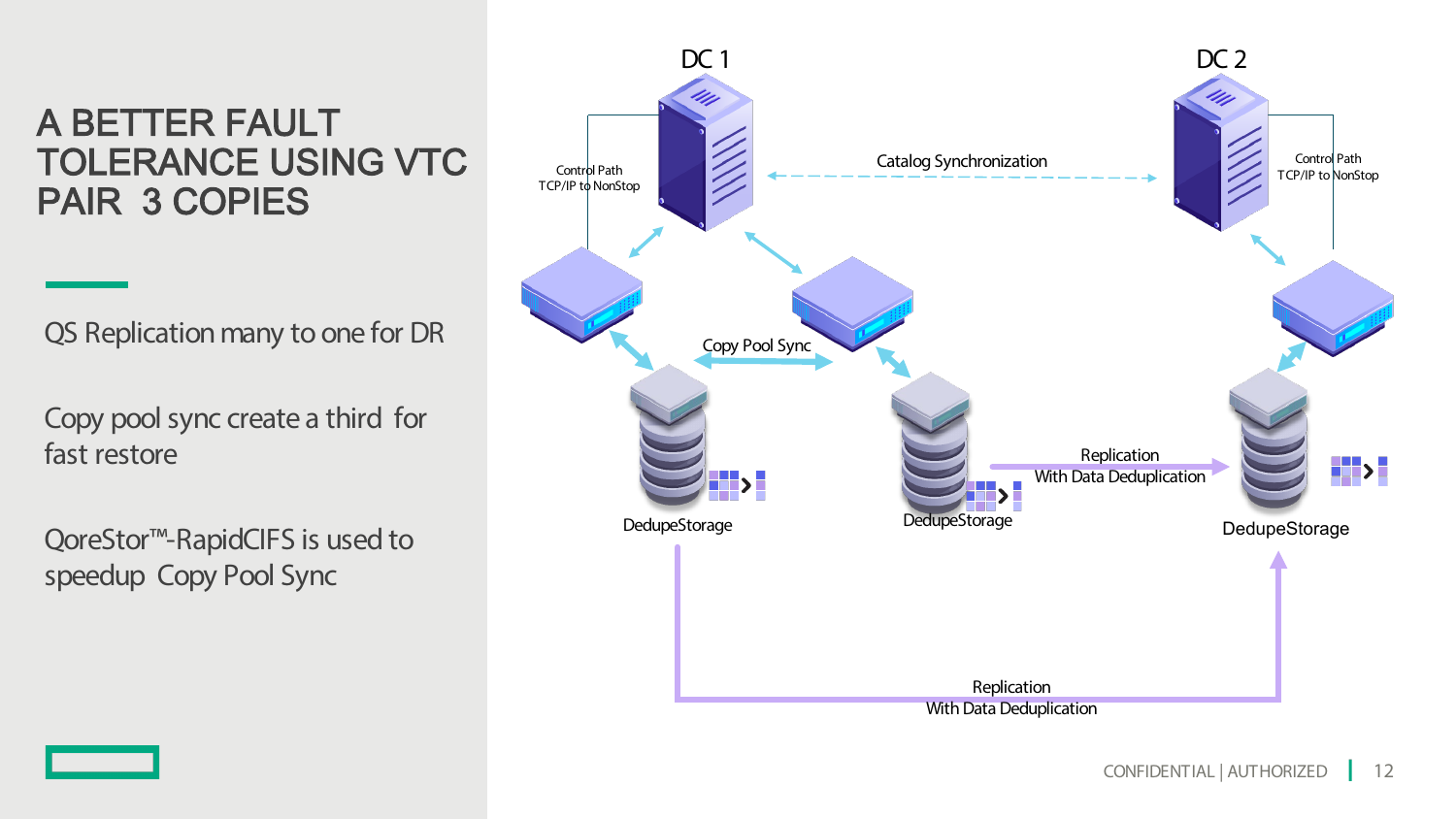## **QoreStor Interface**

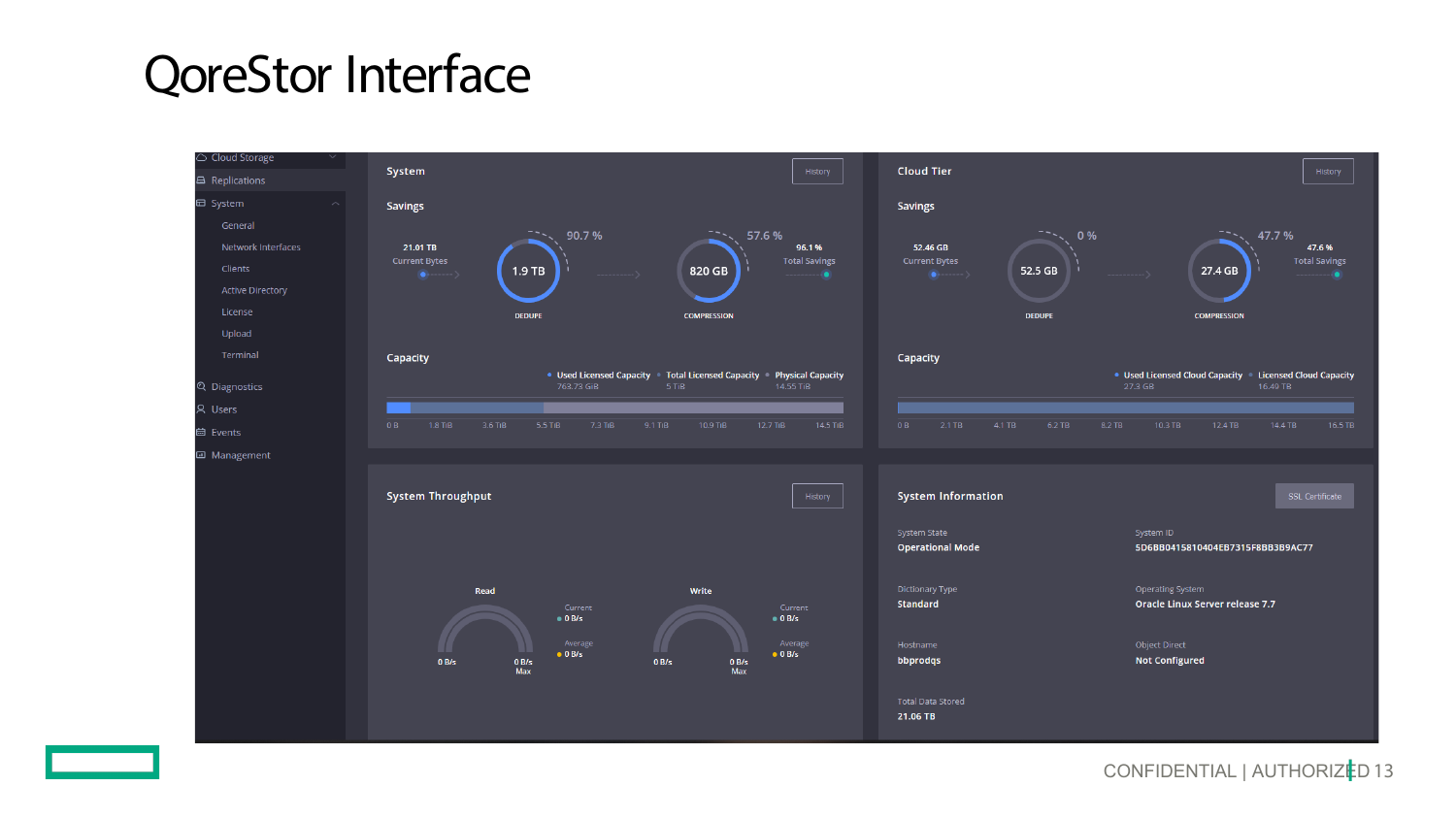## **QoreStor Interface**

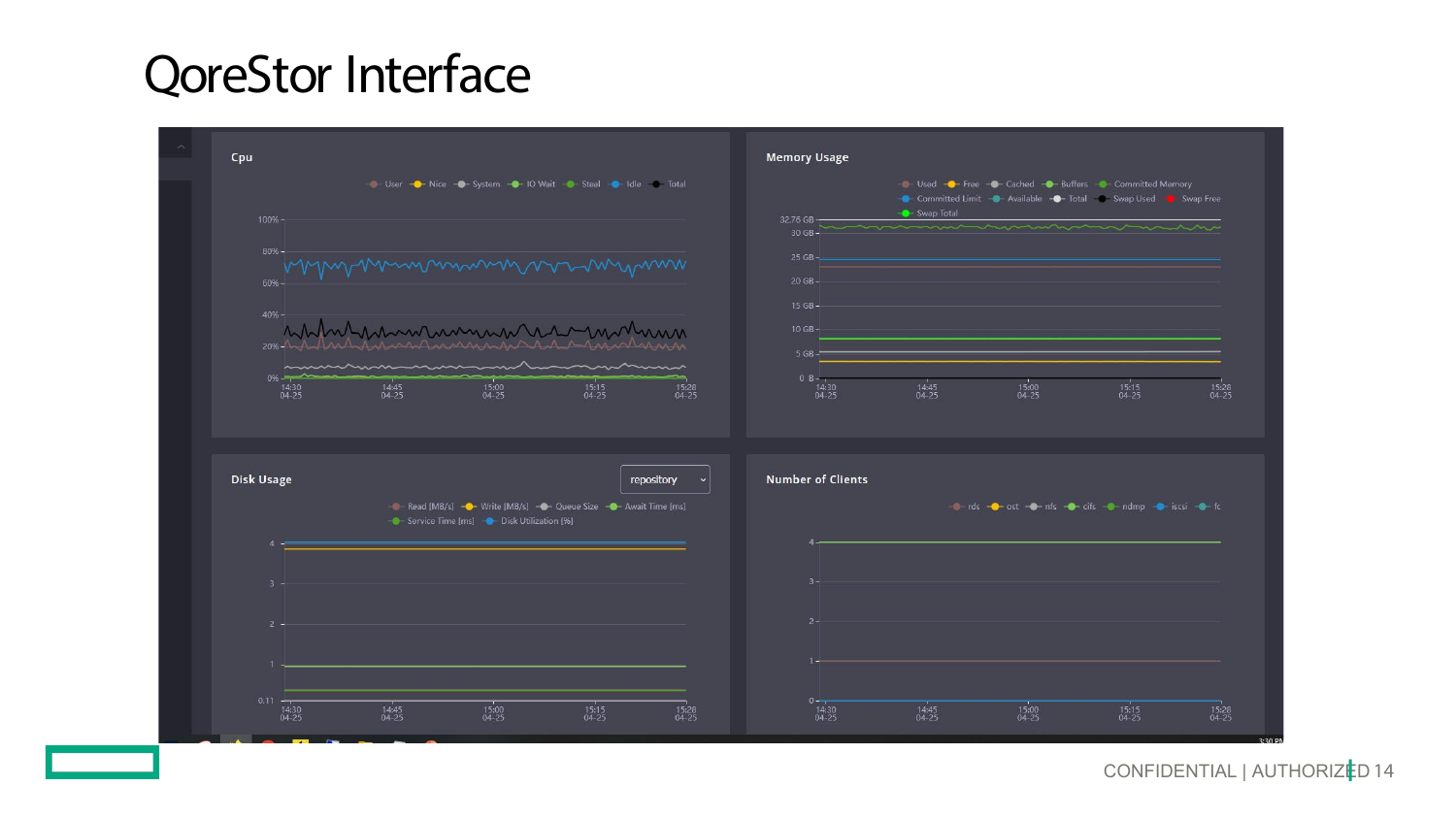## **QoreStor Interface**

| ili Dashboard           | <b>Replication: Cryp2Replicate</b> | <b>System Status</b><br>Version   |                                    |                        |                                    |                              |                          |
|-------------------------|------------------------------------|-----------------------------------|------------------------------------|------------------------|------------------------------------|------------------------------|--------------------------|
| □ Containers            |                                    | 7.1.0.245<br>$\checkmark$ Healthy |                                    |                        |                                    |                              |                          |
| 目 Local Storage         |                                    |                                   |                                    |                        |                                    |                              |                          |
| △ Cloud Storage         | Back                               |                                   |                                    |                        |                                    |                              |                          |
| <b>Replications</b>     |                                    |                                   |                                    |                        |                                    |                              |                          |
| $\boxplus$ System       | $\mathbb{Z}$<br>Cryp2Replicate     |                                   | $\subset$                          | CrypReplicata_bbprodqs |                                    |                              |                          |
| General                 | bbprodqs.etinet.local              |                                   | $\frac{1}{2}$                      | 10.10.20.13            |                                    |                              |                          |
| Network Interfaces      |                                    |                                   |                                    |                        |                                    |                              |                          |
| Clients                 | Edit Schedule<br>Stop              | Delete                            |                                    |                        |                                    |                              |                          |
| <b>Active Directory</b> | Monday                             | Tuesday                           | Wednesday                          | Thursday               | Friday                             | Saturday                     |                          |
| License                 | $\odot$                            | $\odot$                           | $\circ$                            | $\odot$                | $\odot$                            | $\circ$                      |                          |
| Upload                  |                                    |                                   |                                    |                        |                                    |                              |                          |
| Terminal                | Sunday                             |                                   |                                    |                        |                                    |                              |                          |
| Q Diagnostics           | $\odot$                            |                                   |                                    |                        |                                    |                              |                          |
| A Users                 |                                    |                                   |                                    |                        |                                    |                              |                          |
| <b>曲</b> Events         |                                    |                                   |                                    |                        |                                    |                              |                          |
| 回 Management            | Summary                            |                                   |                                    | <b>Network Savings</b> |                                    | <b>Network Throughput</b>    |                          |
|                         | <b>AES 256</b>                     |                                   | <b>INSYNC</b>                      |                        |                                    |                              |                          |
|                         | Encryption<br>                     |                                   | State                              | $\mathbf 0$            | $\mathbf{0}$                       |                              |                          |
|                         |                                    |                                   |                                    | 96                     | $Q_0$                              |                              |                          |
|                         |                                    |                                   |                                    | Dedupe Network Savings | <b>Compression Network Savings</b> |                              |                          |
|                         |                                    |                                   |                                    |                        |                                    | $\bullet$ 0 KiB/s<br>Average | $\bullet$ 1 KiB/s<br>Max |
|                         | • Online                           |                                   | 0 days 0 hours 0 minutes 0 seconds |                        |                                    |                              |                          |
|                         | Peer Status                        | $\sqrt{2}$                        | <b>Estimated Time to Sync</b>      |                        |                                    |                              |                          |
|                         | <b>Contract Contract</b>           |                                   |                                    | Tennelse               |                                    | Danitzation Thumsdoom        | 2.21                     |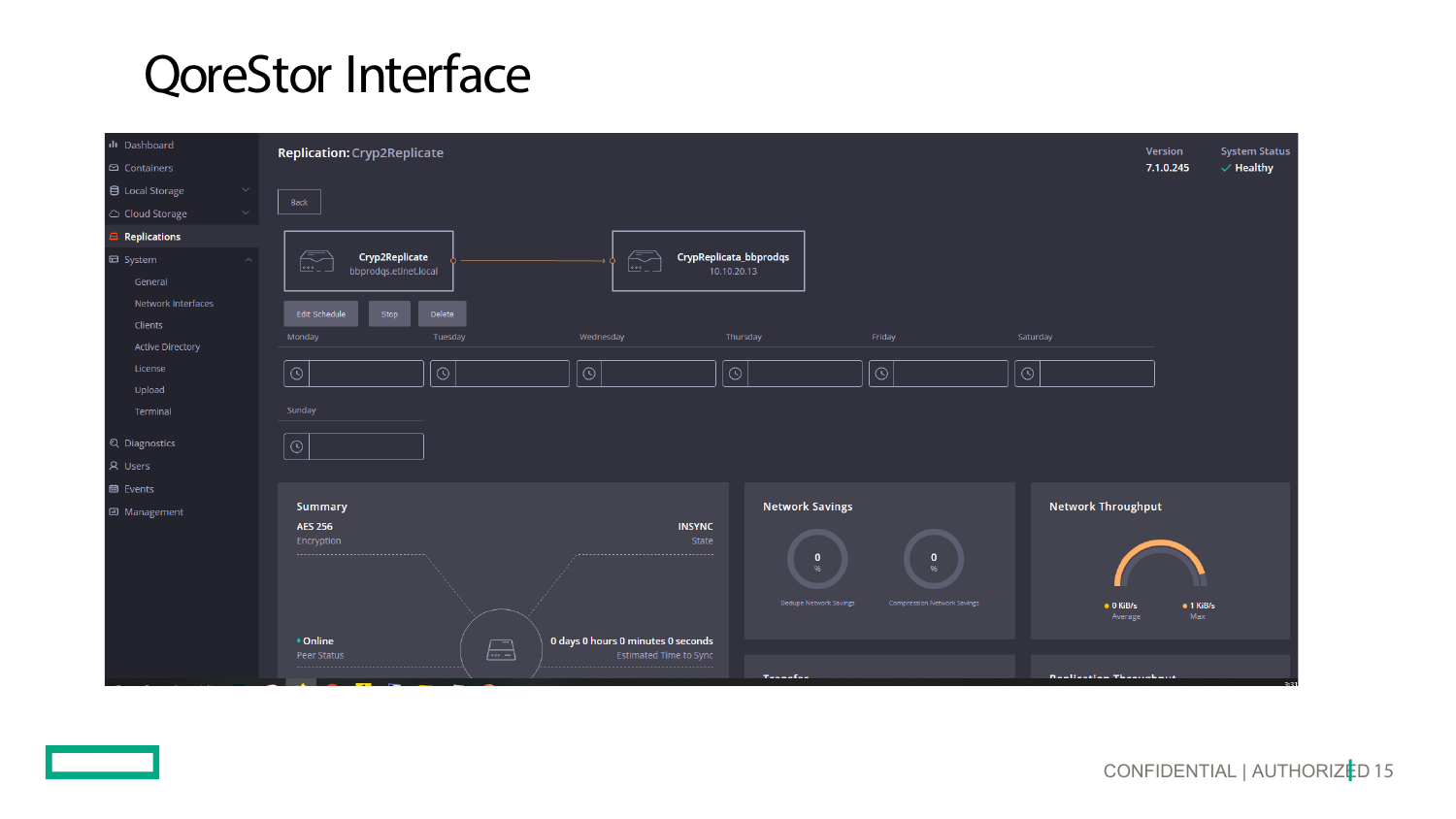### Advantages of QoreStor™ QORESTOR**™**

- •NonStop tape compatibility with large block support
- Advanced pool management to increase availability
- BackBox automatic load balancing over multiple FC ports and VTCs
- Easy to manage and automatic housekeeping
- •QoreStor™ storage seamlessly integrated into BackBox ecosystem using CIFS
- Reduce the backup data storage space requirement with deduplication
- Reduce backup/replication window
- Reduce the risk to data at rest with encryption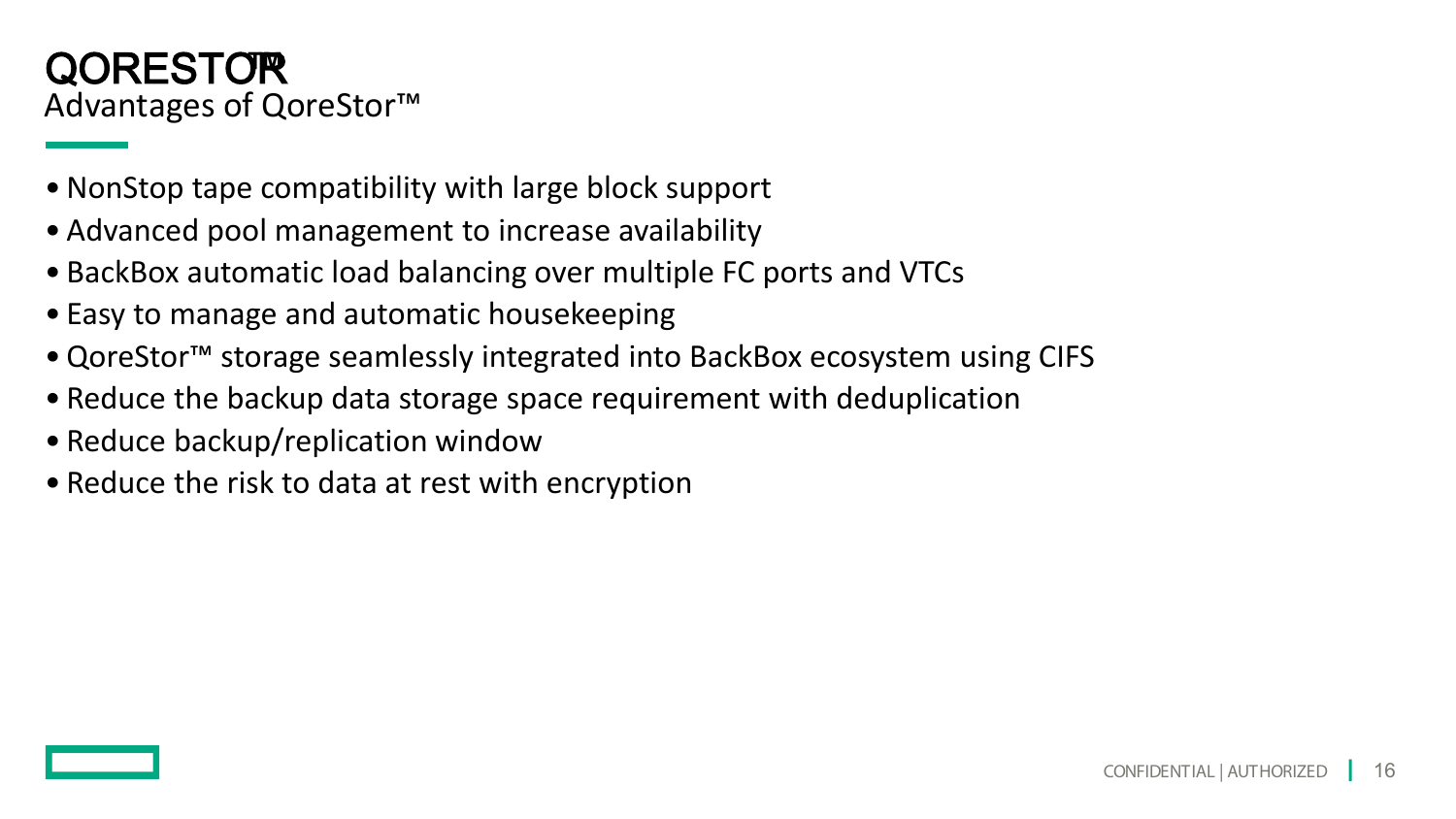### Additional Features with QoreStor™ QORESTOR**™**

- Less footprint, less power and less cooling
- The VTC and QoreStor<sup>™</sup> shares the same storage, providing the flexibility of a hybrid storage solution
- All-in-one pricing includes everything: deduplication, replication, encryption and cloud archiving
- Single technology embedded QoreStor™ is managed using the BackBox VTC management console
- Rapid CIFS client provides source deduplication and fast replication
- Reduces the risk to data at rest and in motion
- Ransomware proofing with r/o data store all the way to the cloud.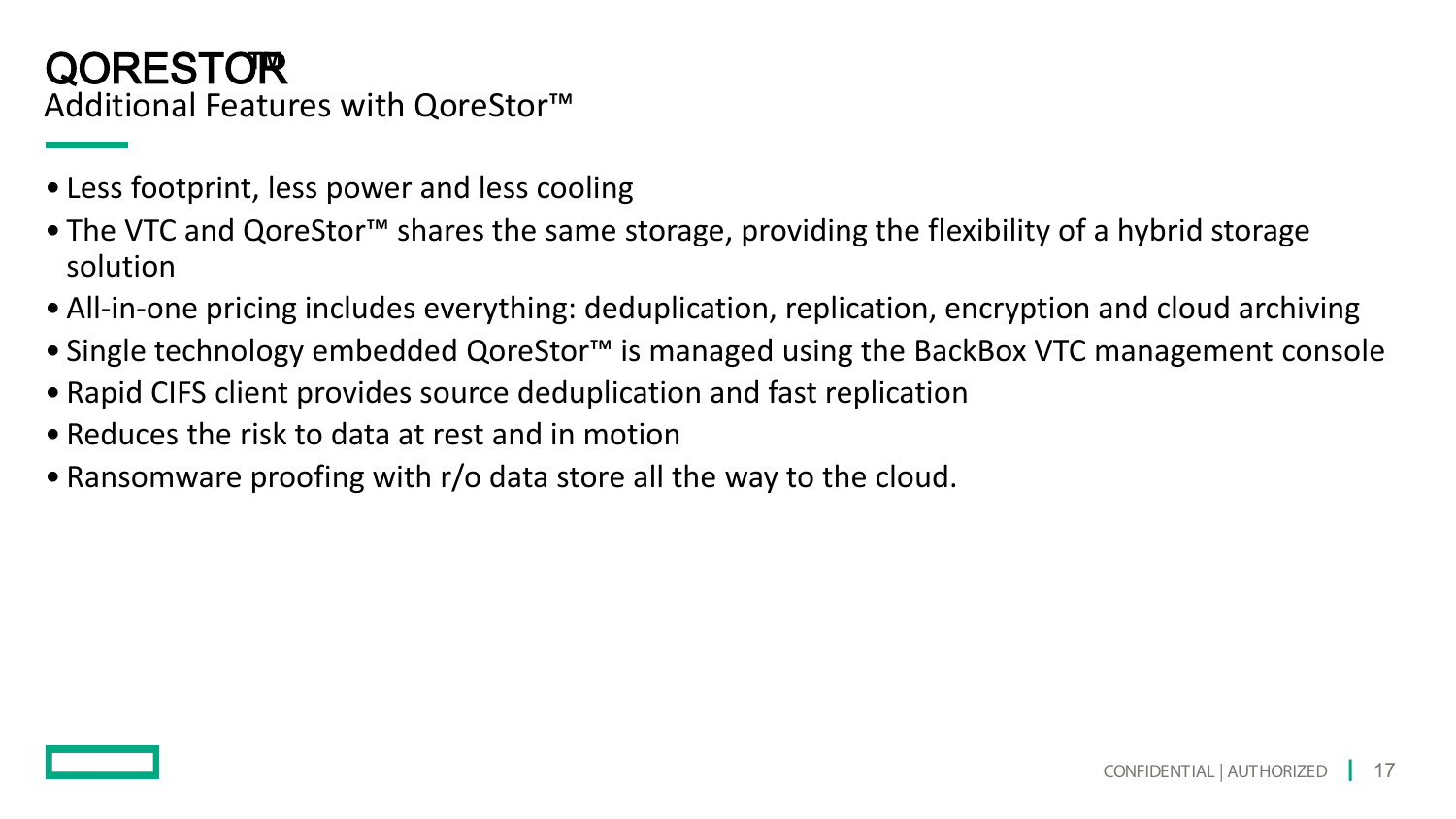#### Benefits with QoreStor™ QORESTOR**™**

- Reduces storage requirements and costs
	- QoreStor™ runs on the same VTC server
	- Allows the customer to use the extra VTC capacity
	- Reduces costs and hardware footprint for the customer
- Best price/performance
	- One all-inclusive price for all QoreStor™ features
	- The pricing includes dedupe, replication, encryption and cloud archiving
- Capacity licensing
	- Pay for what you use
- Greatest capacity, flexibility and expansion
	- QoreStor™ license gives 300% more capacity with the cloud Archiving
	- 8TB QoreStor™ storage license includes another 24TB of cloud archiving for a total of 32TB of deduplicated data.
- Only BackBox QoreStor™ can support a mixed storage
	- Supports dedupe and non-dedupe on the same VTC storage platform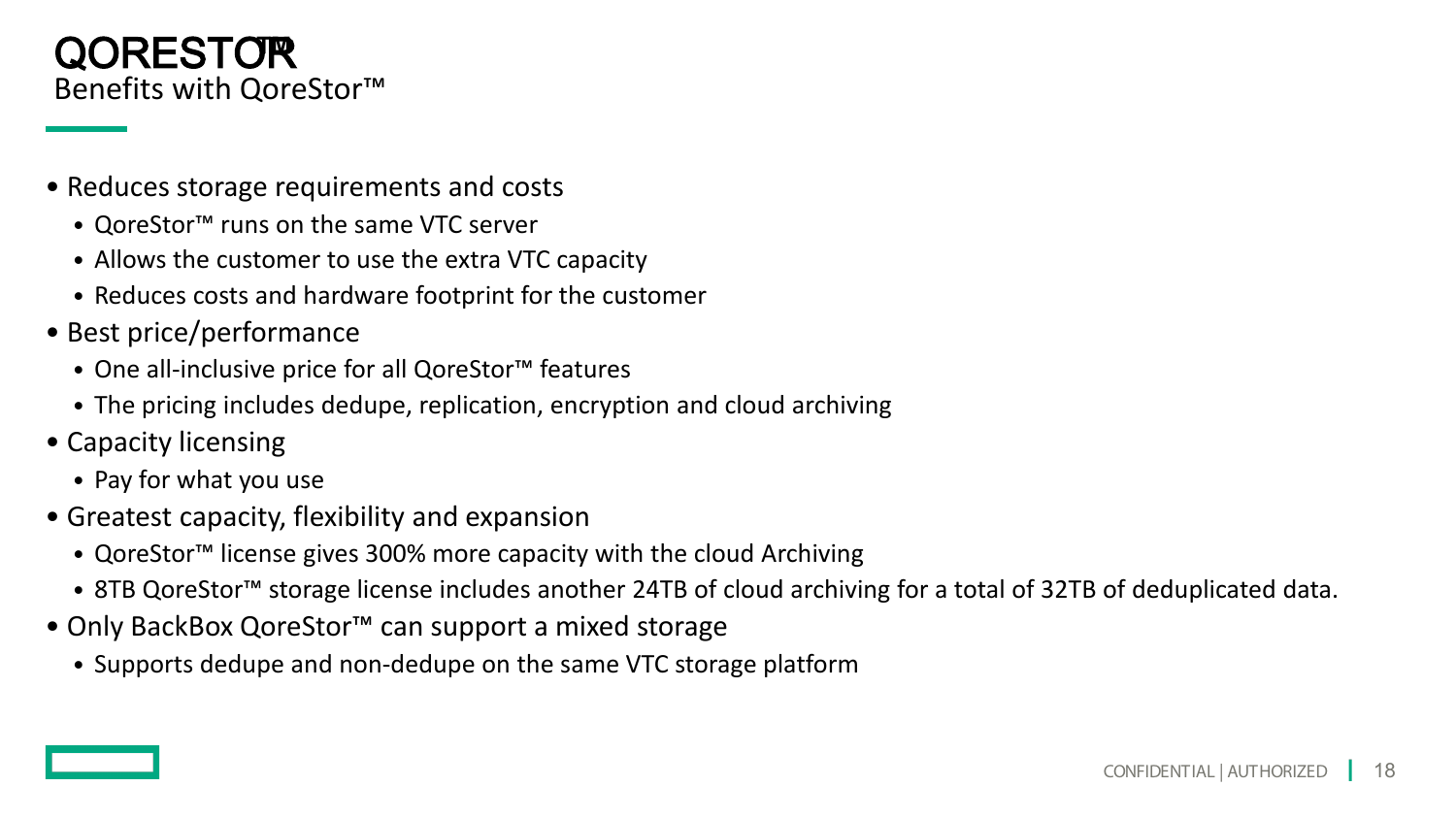#### When to use QoreStor<sup>™</sup> QORESTOR**™**

- When replication is required
	- Replace expensive tapes for off-site backup by replication to DR site or Cloud
	- Reduce network costs with a low-bandwidth replication
- When encryption at rest is required
	- Protect customer backup data with encryption
- Cloud archiving expansion
	- Expand storage capacity with cloud archiving by up to 300%
	- Deduped data moved directly to the cloud without being rehydrated
		- –Transfer data 20x faster
		- –Drastic cloud storage savings
- When dedupe and regular storage mix is required
	- Use the dedupe storage for highly compressible data
	- Use non-dedupe storage for log files, images, files already encrypted or any other files that can't be deduped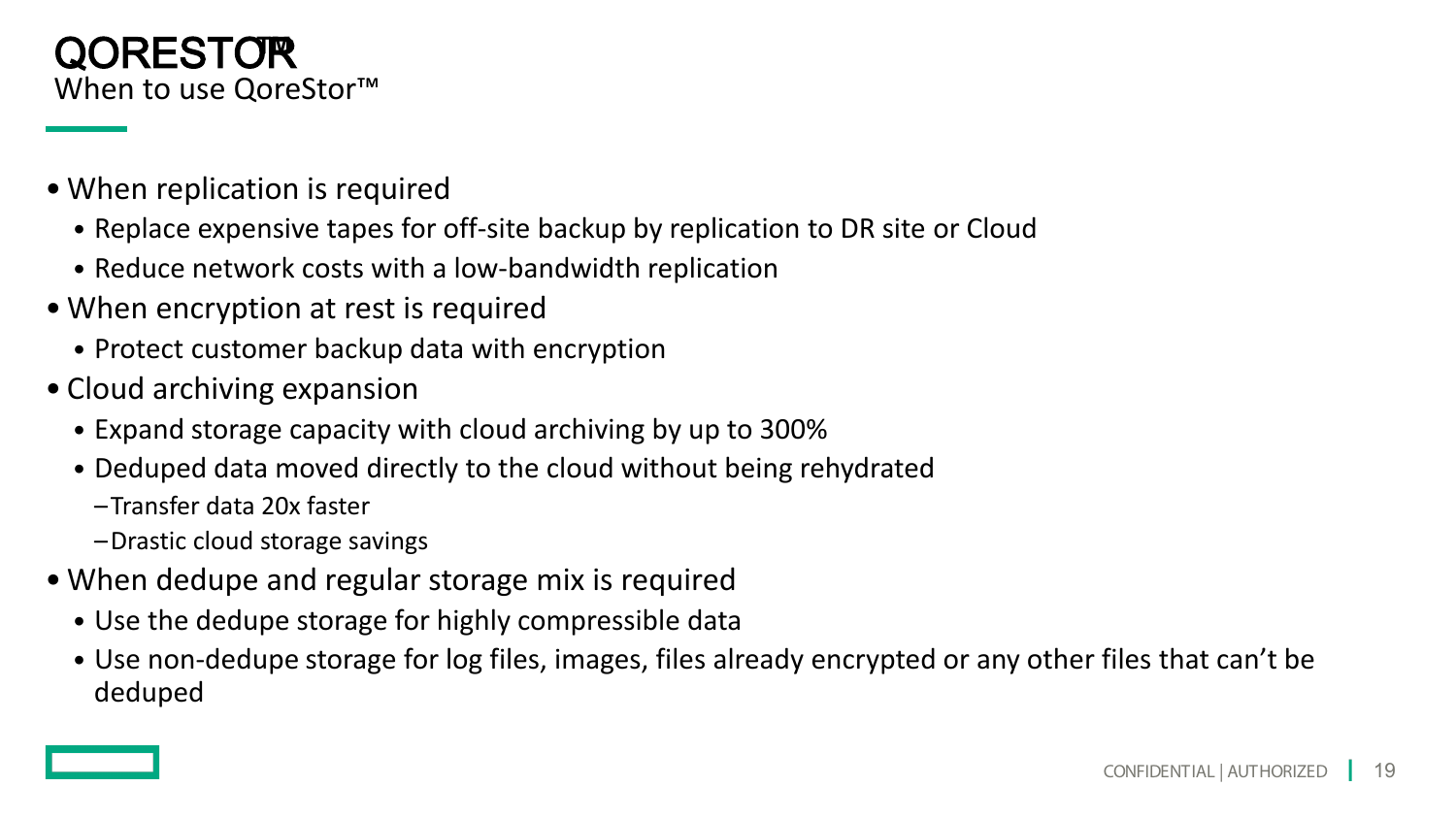Backhom<sup><sup>T</sup>SM will be end of support by end of 2026</sup> We provide a tool to transfer backup from TSM to BackBox storage. Contact me for details